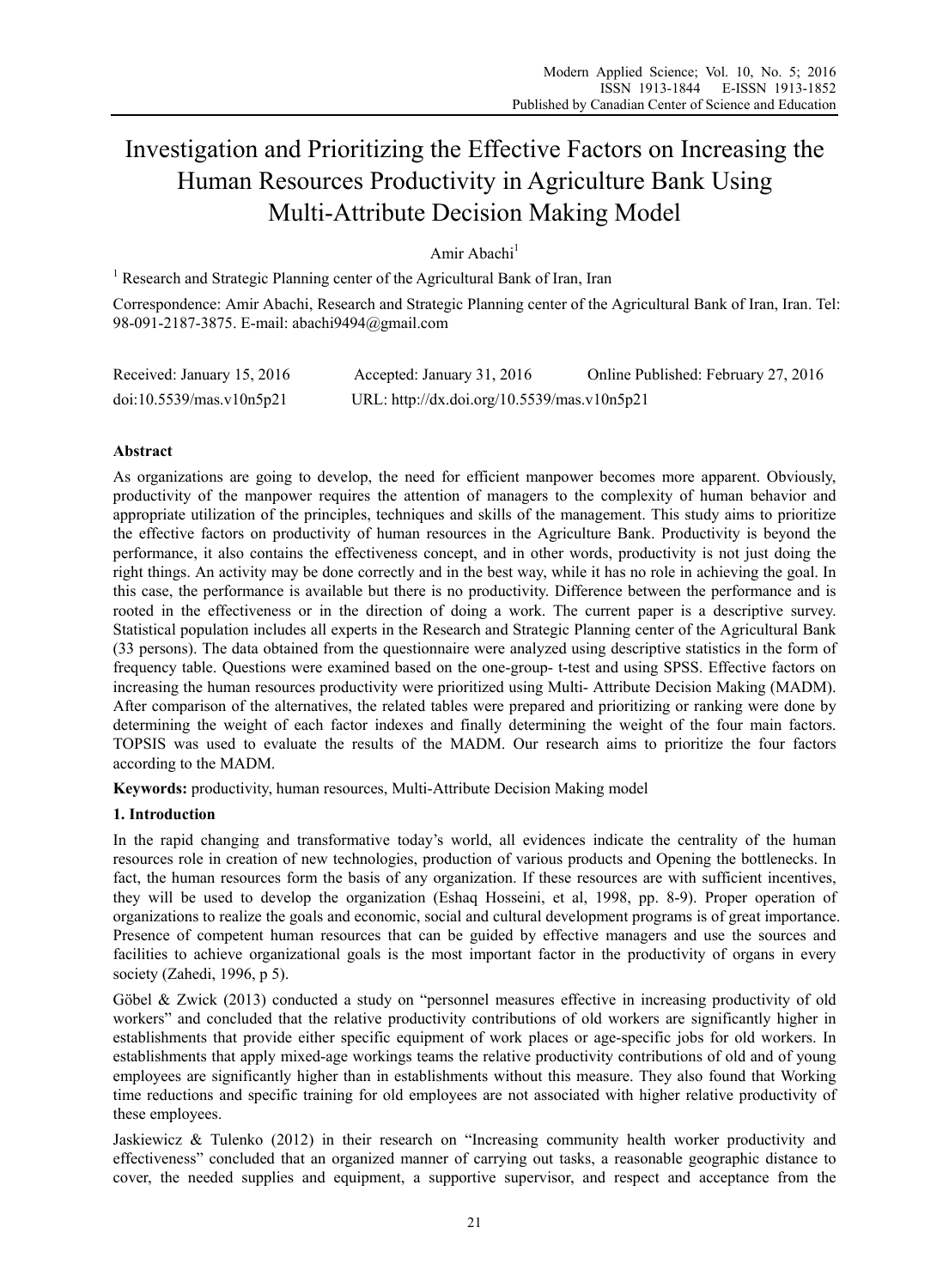community and the health system, they can function more productively and contribute to an effective community-based strategy

Familiarity of human with this concept is not a new issue and emergence of such perception despite uncertainty should be considered as a phenomenon coincided with human life on the earth historically. Regular scientific and statistical research on the issue of productivity initiated recently. It seems that the first attempts combined with scientific interpretation of the productivity started since the  $18<sup>th</sup>$  century, but there are different views about the way through which this term entered the economic literature. One of them is the viewpoint of "john Forstid" he believes that this term was introduced in ancients' works and in a book titled "Metallica" by "Agricola". But in the 18th century this concept was named as "the power of production" by physiocrats like François Quesnay. The "production" concept also was used in the Larousse dictionary in 1883 by Littre. Karl Marx who presented the Labor Theory of Value and Adam Smith as analyst of the labor relations and division of labor are among those who have played significant role in continuing the productivity concept (Tafazolli, 1993). Since the early twentieth century, a more precise concept was presented for this concept and factors used to produce it were defined. In 1900, a person called "Erli" defined the productivity as the relation between the productivity and tools used to produce it. Totally, it was defined more clearly as "measurable relationship between the production and its factors". Sohant in the "productivity engineering and management" book states the historical secrete of the productivity introduction in the form of table. He also is of the opinion that the François Quesnay was the first who introduced the productivity. The concept of productivity is complex while simplicity and is not still certainly perceived and there is no consensus on a comprehensive definition about this concept among experts. In 1950, the European Economic Cooperation Organization (OEEC**)** offered a more complete definition of the productivity: The quotient (ratio) obtained by dividing output by one of the factors of production. so that, productivity of capital, capitalization or raw materials can be named. Koopman believes that the productivity of human resources is influenced by 4 factors:

- 1. Environmental factors including cultural, social, political and ministerial condition.
- 2. organizational factors such as the level of employees' participation, employees compensation system, proper selection of staff, training programs, leadership methods, organizational structure, organizational supports and organizational culture.
- 3. job factors: contains availability of channels for timely correction of individual's performance outputs based on subjective criteria, designing program and scheduling which includes skills diversity, task identity, the importance of independence duty (freedom of action), feedback, job cognition and clear understanding of your role and awareness of career goals, availability of apparent job description and timely notice of the results of your performance. Personal factors include the level of knowledge and skills, job experience, abilities, beliefs, values, attitudes and motivations (Koopman, 1986).
- 4. Lack of staff's awareness of skills (technical, behavioral, intellectual and perceptual skills) and lack of awareness of managers of proper management methods turns them into the people who are merely implement the directives without ability to lead the staff's and the organization goals in the same direction using correct methods and mainly are extremists. In other words, they are task-oriented or employee-oriented. Hence, trying to identify those factors that ensure the productivity of human resources is significantly important and can result in other attempts to increase the productivity of human resources through training and other measures. Although there are many factors involved in achieving an organization to its goals, the role of human resources is unique and it can be said that there is logical link between the organizational productivity and human resources productivity provided that organizational productivity can be obtained through the productivity of human resources. Any research on measurement and improving the productivity of this system is considered as an effort effective in promoting the quality of human resources performance in organizations and has great importance.

### **2. Material and Methods**

The current paper is a developmental-applied research considering the nature and objectives. This research aims to acquire required knowledge through which an identified need can be met. In this kind of research, the goal is to discover a new knowledge that follows a certain application of a product or process in reality. It means that, applied research is an effort to answer a practical problem available in the real world (Khaki, 2009). One of the applied research works in management is "investigating the reasons for inclusiveness of group work spirit among auto industry workers and offering solutions to make them inclusive. Since this research evaluates the current situation, is in the field of descriptive studies and since it evaluates the individuals' Preferences and opinions through questionnaire and multi- attitude decision making (MADM), it is a survey. Thus, it is a descriptive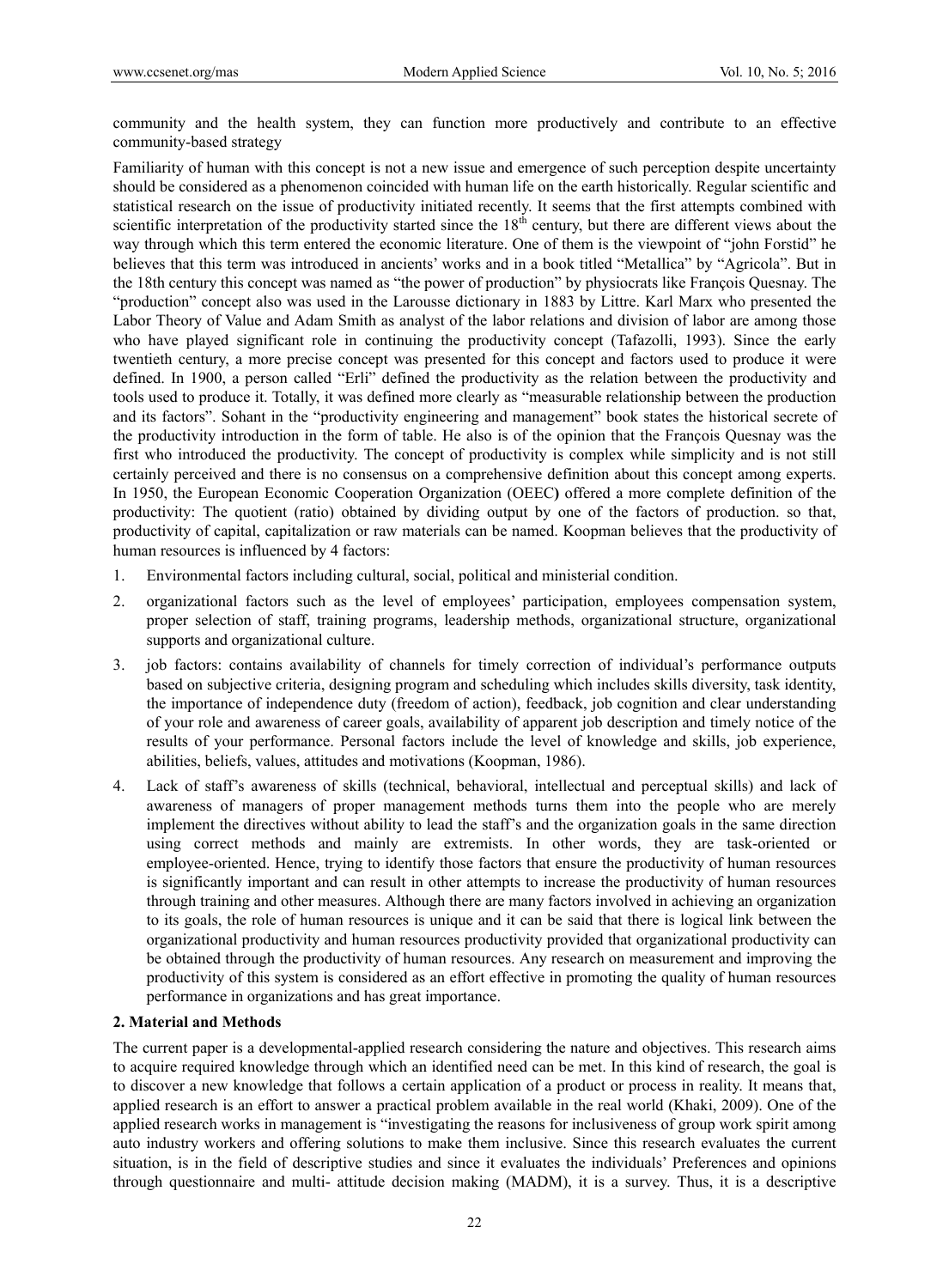survey. Research and Strategic Planning center of the Agricultural Bank in 2015 is used in this study. The statistical population includes all experts (33) in the Research and Strategic Planning center of the Agricultural Bank. Considering that necessity of determining all effective factors on organizational productivity of the Agriculture Bank, ordinary methods such as mean, standard deviation and decision making methods will be used to analyze data descriptively, if necessary. The method of descriptive analysis will be used if sampling is done and researcher is going to generalize data from sample to population. In the case of sampling, applying the inferential statistics is required to determine the effective factors on the organizational productivity. Here, dependent variable is the productivity of human resources and the effective factors on the productivity (personal, job, organizational and environmental factors) are considered as independent variables. Questions of the questionnaire are analyzed using descriptive statistics in the form of frequency tables in data analysis section. Research questions are evaluated based on the one-group t-Test and using SPSS. Consequently, participants' opinions on the impact of personal, job, organizational and environmental factors on increasing the productivity of human resources are compared and assessed. The MADM is used to prioritize the effective factors on increasing the human resources productivity. In this method, related tables are prepared after comparing the two alternatives in each factor. Next, weights of indices in every factor are determined. Finally, prioritizing or ranking is done after weighting the 4 main factors. TOPSIS software is applied to calculate the results of the MADM model. Prioritizing the four factors using MADM model is considered.

#### **3. Results**

We evaluate the above mentioned factors using MADM model in the following. It should be noted that we use TOPSIS software for calculations in this section. In the model, selection of one alternative among other alternatives is possible considering the prioritization of alternatives. First step in prioritizing the components of a problem is done through paired comparisons which means that paired components are compared based on a criterion. Applying the matrix method is the best way for paired comparisons. This method is a simple and useful method that provides a framework to obtain more information through all possible comparisons and analysis of overall priorities with making changes in judgments. The paired comparisons begin from the top of the hierarchy by choosing the criterion of C. Afterwards, components  $(A_1, A_2, A_3...A_n)$  which should be compared are selected from the first underlying level of the criterion C. the components are arranged in the matrix (figure 1).

| $\mathbf C$              | A1 | A2 | . |  |
|--------------------------|----|----|---|--|
|                          |    |    |   |  |
|                          |    |    |   |  |
| $\frac{A1}{A2}$          |    |    |   |  |
| $\bullet$                |    |    |   |  |
| $\bullet$                |    |    |   |  |
| $\overline{\phantom{a}}$ |    |    |   |  |
| A <sub>7</sub>           |    |    |   |  |

Figure 1. Paired comparisons matrix

In this matrix,  $A_1$  element in the top column is compared with  $A_1$ - $A_7$  in rows based on the C criterion in the left corner of the matrix. Then, this trend is repeated for  $A_2$  and other elements in the column. Numbers are used for filling the paired comparisons matrix to determine the relative importance of every element compared with other elements in association with the target property. Table (1) shows a scale for paired comparisons.

|  |  | Table 1. Pairwise comparisons scale |  |
|--|--|-------------------------------------|--|

| Numerical value | Importance degree in paired comparisons |
|-----------------|-----------------------------------------|
|                 | Same preference                         |
|                 | Same or relatively preferred            |
|                 | relatively preferred                    |
|                 | relatively up to strongly preferred     |
|                 | Strongly preferred                      |
|                 | Strongly or very strongly preferred     |
|                 | Very strong preference                  |
|                 | Highly or immeasurable preferred        |
|                 | immeasurable preferred                  |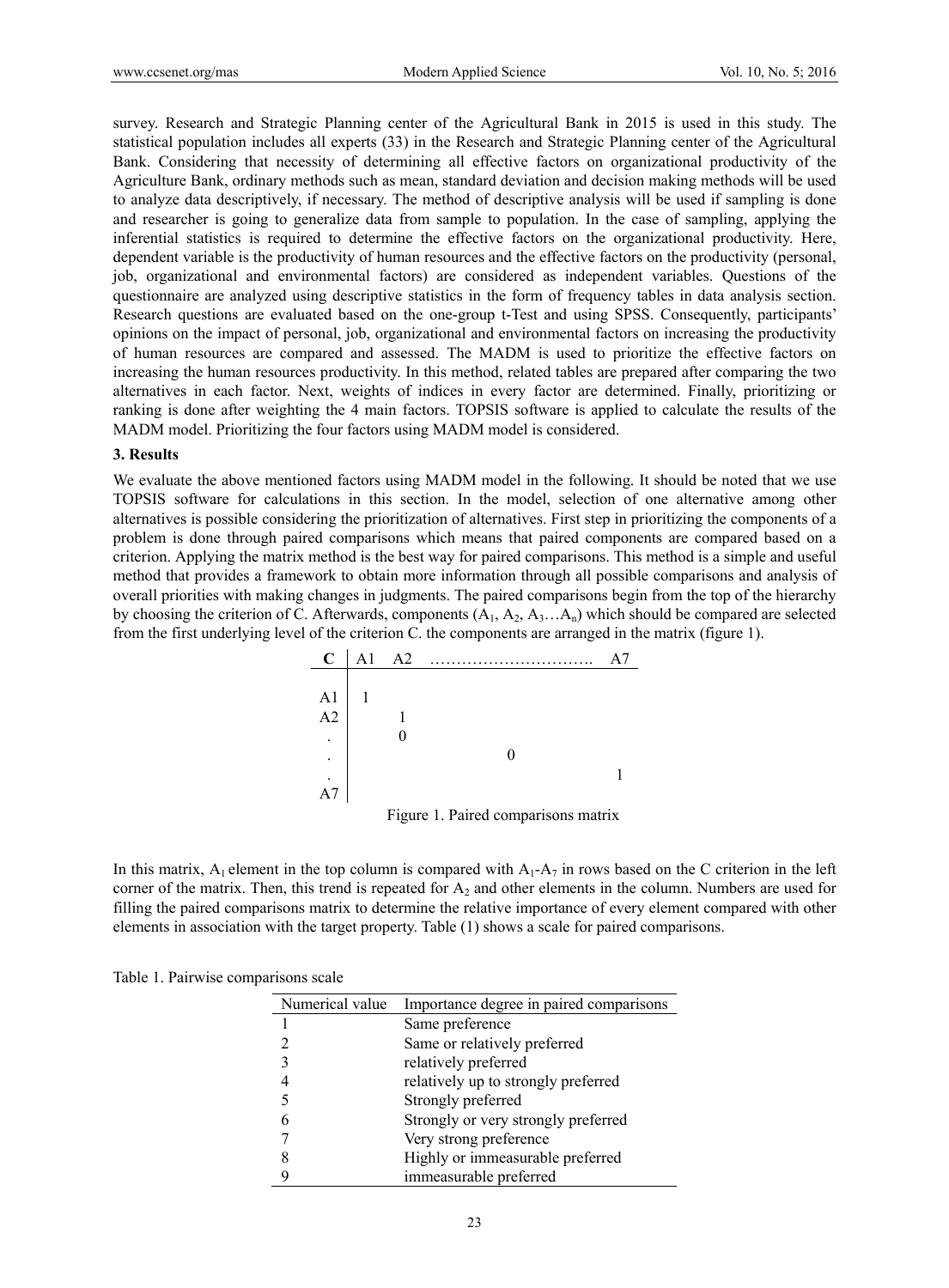Table (1) defines the value of numbers 1-9 related to the judgments (in paired comparisons). Experiences show that 9 -classes scale is logical and reflects degrees in a way that differences can be considered between the intensity of the relationship between the elements.

The number 1 is used when an element is compared with itself (comparison of A1 in the row with A1 in the column in the figure 1). Thus, the matrix diagonal is always is a set of numbers 1. For other elements, the first element (an element in the left column of the matrix) is compared with the second element (an element in the top row) and the numerical value is estimated based on a scale available in the table (1). Its reverse value is then used to compare the second element with the first element. For example, if two elements are compared and the first element importance is two times more than the second element, the importance of the second element will be one fifth of the first element.

The number of required judgments for every table is obtained using  $(n^{2-n})/2$ . The table of paired comparisons in selecting the individual factor criterion is the table 1.

| Individual          | Educational<br>degree | Experience<br>and skill | Progress<br>possibility | Respect to the<br>personality | Attitude toward<br>organization | Job<br>position |
|---------------------|-----------------------|-------------------------|-------------------------|-------------------------------|---------------------------------|-----------------|
| Educational         |                       |                         | 1/5                     | 8                             | 9                               | 7               |
| degrees             |                       |                         |                         |                               |                                 |                 |
| Experience and 1/7  |                       |                         | 6                       | 6                             | 1/5                             | 1/8             |
| skill               |                       |                         |                         |                               |                                 |                 |
| Progress            |                       | 1/6                     |                         |                               | 1/7                             | 1/7             |
| possibility         |                       |                         |                         |                               |                                 |                 |
| Respect to the 1/8  |                       | 1/6                     | 1/7                     |                               | 1/7                             | 1/5             |
| personality         |                       |                         |                         |                               |                                 |                 |
| Attitude toward 1/9 |                       |                         | 7                       |                               |                                 |                 |
| organization        |                       |                         |                         |                               |                                 |                 |
| Job position        | 1/7                   | 8                       |                         |                               | 1/7                             |                 |

Table 2. Judgments matrix

This table compares the educational degrees index with the other 5 indices for effective individual criterion in increasing the human resources productivity. 5 tables similar to this table are the result of paired comparison of the subsequent rows with other indices (appendix 1).

3 other criteria of the four factors including organizational, job and environmental factors are among effective factors on the productivity and will have such tables. There are 9, 6 and 2 tables for organizational, job and environmental criteria, respectively**.** 

### *3.1 Integration of Judgments*

To develop a set of priorities for an issue, the judgments obtained using the paired comparisons should be combined. It means that, some operations should be done through which a number is obtained that represents the priority of every element. The performed judgments should be integrated to achieve the relative priority of every index according to the individual criterion. To do this, the elements of the column 1 row 2 in 6 tables are first added together, then the  $10<sup>th</sup>$  root of the total numbers of the column 1, row 2 are placed in the combined individual table. Other blocks of the table are filled similarly. The diagonal of the table is still 1.

*3.2 Combined Table of the 10 Individual Matrices* 

|                | Educational<br>degrees | Educational<br>degrees | Educational<br>degrees | Educational<br>degrees | Educational<br>degrees | Educational<br>degrees |
|----------------|------------------------|------------------------|------------------------|------------------------|------------------------|------------------------|
|                |                        |                        |                        |                        |                        |                        |
| Educational    |                        | 0.5683                 | 2.0651                 | 1.6093                 | 3.9617                 | 3.8884                 |
| degrees        |                        |                        |                        |                        |                        |                        |
| Experience and | 1.7550                 |                        | 2.5251                 | 0.8543                 | 1.7264                 | 0.428                  |
| skill          |                        |                        |                        |                        |                        |                        |
| Progress       | 0.3926                 | 0.3300                 |                        | 0.2800                 | 3.7681                 | 1.9390                 |
| possibility    |                        |                        |                        |                        |                        |                        |

Table 3. Judgments combination table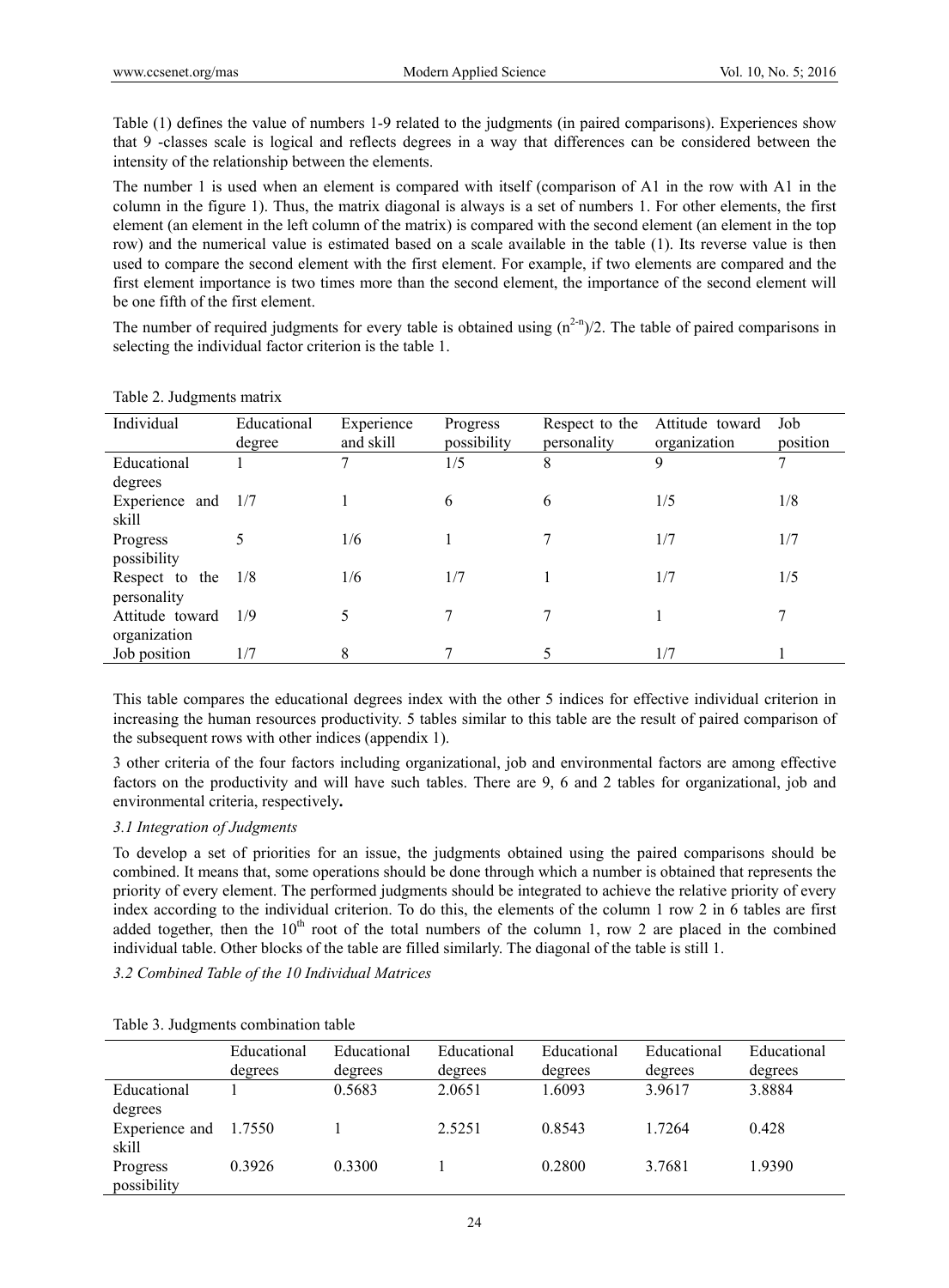| Respect to the | 1.2384 | 1.1688 | 3.5630 |        | 1.9954  | 1.0764 |
|----------------|--------|--------|--------|--------|---------|--------|
| personality    |        |        |        |        |         |        |
| Attitude       | 0.2519 | 0.5783 | 0.2647 | 0.4998 |         | 0.3370 |
| toward         |        |        |        |        |         |        |
| organization   |        |        |        |        |         |        |
| Educational    | 0.2599 | 1.1840 | 1.0266 | 0.9276 | 2.9576  |        |
| success        |        |        |        |        |         |        |
| total          | 4.8978 | 4.8294 | 1.0444 | 5.171  | 15.4092 | 9.0836 |

To obtain the relative priority of every index, numbers of each column are first added and then the numbers of every column are divided by the total numbers of the column. This matrix allows more significant comparison of the elements. Finally, numbers of every row is added together and their average value is calculated and the relative priority of every index is obtained.

Comparison of the individual factors and combination of 10 matrices table

#### Table 4. Weighted mean matrix

|                   | Educational | Educational | Educational | Educational | Educational | Educational | Σ      | $\Sigma/6$ |
|-------------------|-------------|-------------|-------------|-------------|-------------|-------------|--------|------------|
|                   | degrees     | degrees     | degrees     | degrees     | degrees     | degrees     |        |            |
| Educational       | 0.2041      | 0.1176      | 0.1977      | 0.3112      | 0.2570      | 0.4280      | 1.5156 | 0.2515     |
| degrees           |             |             |             |             |             |             |        |            |
| Experience<br>and | 0.3583      | 0.2070      | 0.2417      | 0.1612      | 0.1120      | 0.0927      | 1.1769 | 0.1961     |
| skill             |             |             |             |             |             |             |        |            |
| Progress          | 0.0801      | 0.0683      | 0.0957      | 0.0541      | 0.2445      | 0.2134      | 0.7561 | 0.1265     |
| possibility       |             |             |             |             |             |             |        |            |
| the<br>Respect to | 0.2528      | 0.2420      | 0.3411      | 0.1933      | 0.1294      | 0.1184      | 1.277  | 0.2118     |
| personality       |             |             |             |             |             |             |        |            |
| Attitude toward   | 0.0514      | 0.1197      | 0.0253      | 0.966       | 0.0648      | 0.0370      | 0.3948 | 0.06       |
| organization      |             |             |             |             |             |             |        |            |
| Job success       | 0.0530      | 0.2451      | 0.982       | 0.1793      | 0.1919      | 0.1100      | 0.8775 | 0.14       |

According to the table (4), the first priority in the individual factors is related to the educational degrees with 0.2515 %, the last priority belongs to the factor of attitude toward organization with 0.06 %.



Figure 2. Prioritizing the individual factors indices effect on increasing the human resources productivity graph

The same process was carried out to prioritize the other factors effective on the productivity including organizational, job and environmental factors and the related tables for prioritizing the indices in every criterion are as follows, respectively: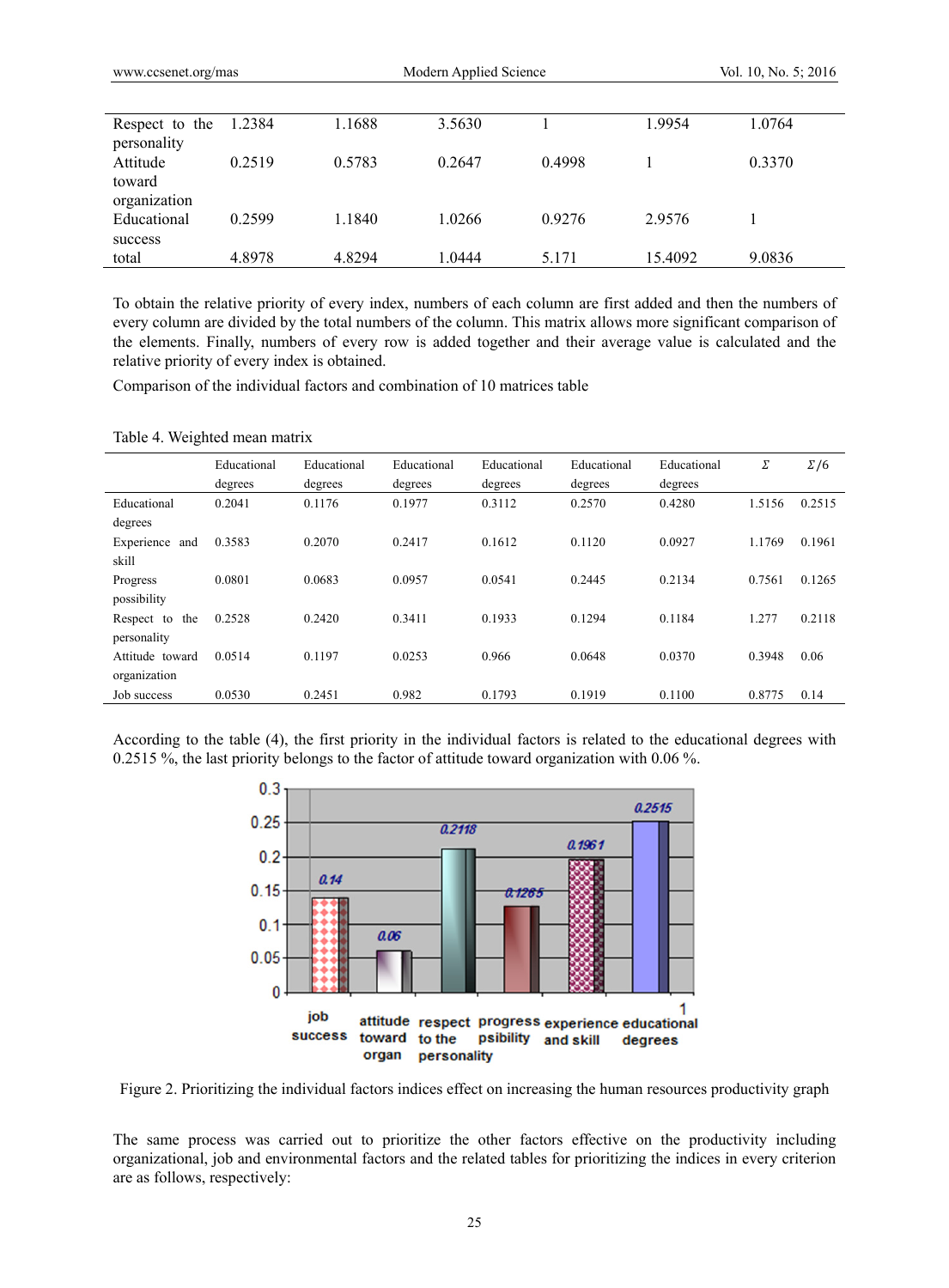# Prioritizing the organizational indices table

Weighted mean of the organizational indices table

Table 5. Weighted mean matrix

|                  | Selection  | Salary   | partnership | Competent | Equipment | responsibility | Job      | Related  | Logical  | Σ      | $\Sigma/9$ |
|------------------|------------|----------|-------------|-----------|-----------|----------------|----------|----------|----------|--------|------------|
|                  | and reward | division |             | managers  |           |                | security | training | division |        |            |
| selection        | 0.1929     | 0.1719   | 0.1416      | 0.2615    | 0.1795    | 0.1499         | 0.1921   | 0.1096   | 0.1476   | 1.5439 | 0.1815     |
| Salary system    | 0.1042     | 0.1447   | 0.3247      | 0.1158    | 0.1520    | 0.1251         | 0.2528   | 0.087    | 0.1125   | 1.4186 | 0.1576     |
| partnership      | .1152      | 0.0376   | 0.0849      | 0.0839    | 0.0671    | 0.0929         | 0.1135   | 0.0759   | 0.1232   | 0.7942 | 0.0882     |
| Competent        | 0.0971     | 0.2717   | 0.1333      | 0.1322    | 0.2015    | 0.1991         | 0.0961   | 0.1476   | 0.1193   | 1.3925 | 0.1547     |
| managers         |            |          |             |           |           |                |          |          |          |        |            |
| equipment        | 0.0493     | 0.0438   | 0.0583      | 0.0301    | 0.0462    | 0.0636         | 0.0800   | 0.0291   | 0.2741   | 0.4278 | 0.0475     |
| responsibility   | 0.0780     | 0.694    | 0.0343      | 0.0397    | 0.0406    | 0.0488         | 0.0620   | 0.0284   | 0.0465   | 0.4477 | 0.0497     |
| Job security     | 0.1246     | 0.0710   | 0.0929      | 0.1708    | 0.0717    | 0.1218         | 0.1245   | 0.3839   | 0.2360   | 1.3972 | 0.1552     |
| Related training | 0.0929     | 0.929    | 0.0750      | 0.0740    | 0.1080    | 0.0977         | 0.0369   | 0.0829   | 0.1134   | 0.8299 | 0.0922     |
| Logical division | 0.0897     | 0.9660   | 0.0545      | 0.0917    | 0.1331    | 0.1008         | 0.0417   | 0.0577   | 0.0792   | 0.745  | 0.0827     |

According to the MADM model, the highest priority in the organizational factors is related to the index of "selection of individuals based on the competence" with 0.1751 % and the last priority is related to the index of "provision of required equipment and facilities" with 0.0475%.



Figure 3. Ranking of the organizational factor indices effect on increasing the productivity of human resources graph

The table of prioritizing the environmental indices

The table of comparing the environmental factors and integration of 10 matrices

Table 6. Weighted mean matrix

|                       |       | economic Administrative |        |        |
|-----------------------|-------|-------------------------|--------|--------|
| economic              | 0.897 | 0.8090                  | 1.6187 | 0.8093 |
| administrative 0.1902 |       | 0.1909                  | 0.3811 | 0.1905 |

For environmental factors, the first priority belongs to the "economic status of the country" index with 0.8093 % and the last priority is related to the "administrative status of the country" index with 0.1905%.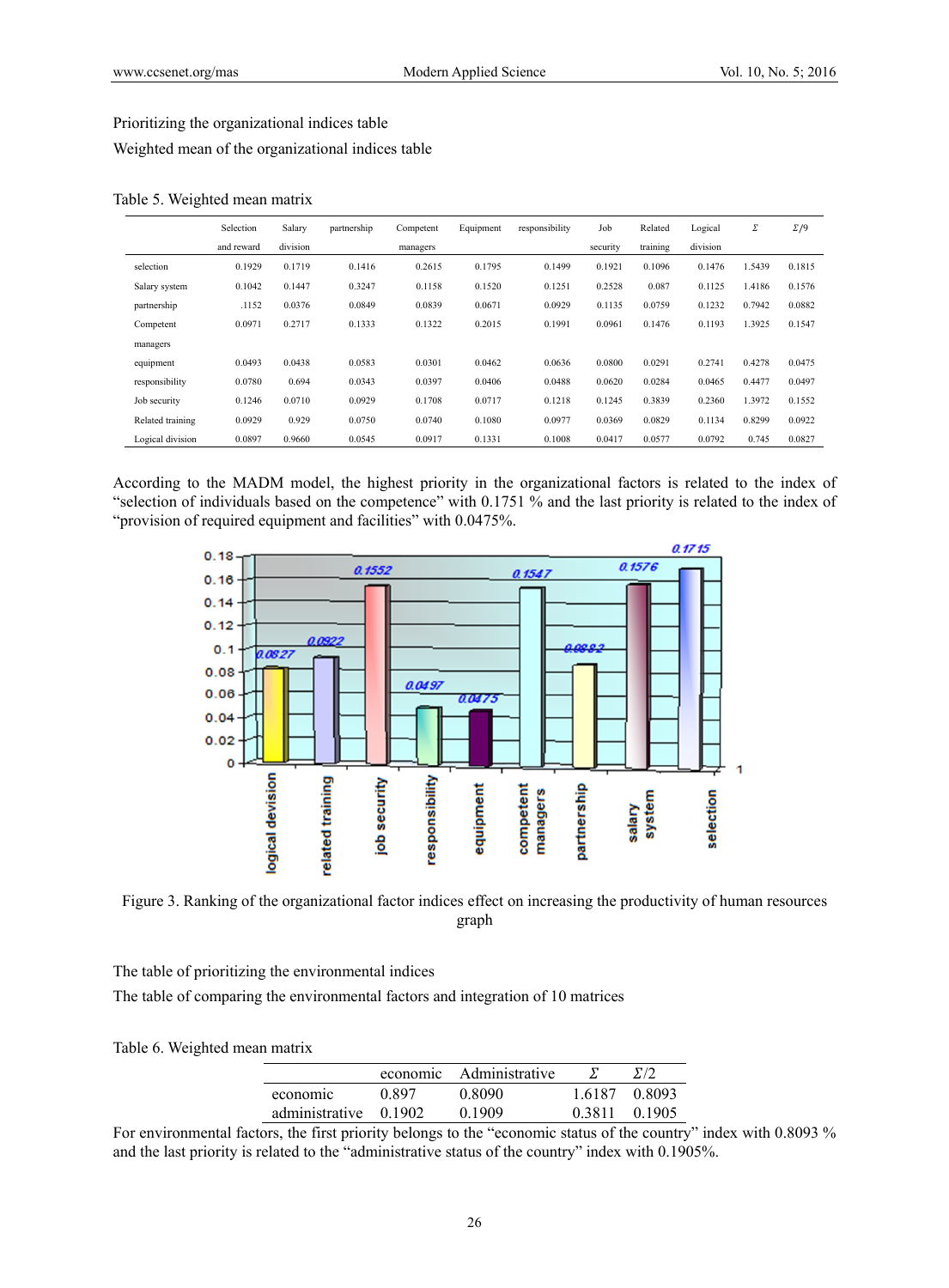

Figure 4. Ranking the environmental factors indices effect on increasing the productivity of human resources graph

The table of prioritizing the job indices

The table of comparing the job factors and 10 matrices

| Table 7. Weighted mean matrix |  |  |
|-------------------------------|--|--|
|-------------------------------|--|--|

|                  | of<br>Awareness | job         | challenging | of<br>freedom | Various | Fair       | Σ      | $\Sigma/6$ |
|------------------|-----------------|-------------|-------------|---------------|---------|------------|--------|------------|
|                  | goals           | description | task        | action        | duties  | assessment |        |            |
| of<br>Awareness  | 0.2007          | 0.2047      | 0.1944      | 0.1093        | 0.1228  | 0.1667     | 0.9986 | 0.1664     |
| goals            |                 |             |             |               |         |            |        |            |
| job description  | 0.2072          | 0.2116      | 0.3249      | 0.2286        | 0.2883  | 0.1725     | 1.6321 | 0.2388     |
| challenging task | 0.1167          | 0.0736      | 0.3211      | 0.1109        | 0.1491  | 0.1616     | 0.7251 | 0.1208     |
| of<br>freedom    | 0.0887          | 0.0997      | 0.0913      | 0.1078        | 0.0986  | 0.0909     | 0.0577 | 0.0961     |
| action           |                 |             |             |               |         |            |        |            |
| various duties   | 0.0721          | 0.0900      | 0.0931      | 0.1340        | 0.1228  | 0.1468     | 0.6588 | 0.1098     |
| fair assessment  | 0.3142          | 0.3201      | 0.1829      | 0.3092        | 0.2182  | 0.2613     | 1.6059 | 0.2676     |
|                  |                 |             |             |               |         |            |        |            |



Figure 5. Ranking the job factors indices effect on increasing the productivity of human resources

In the job factors, the first priority is given to the index of "fair assessment of work and expression of individual's strengths and weaknesses honestly" with 0.2676% and the last priority belongs to the "freedom of action in work and decision making" index with 0.0961 %.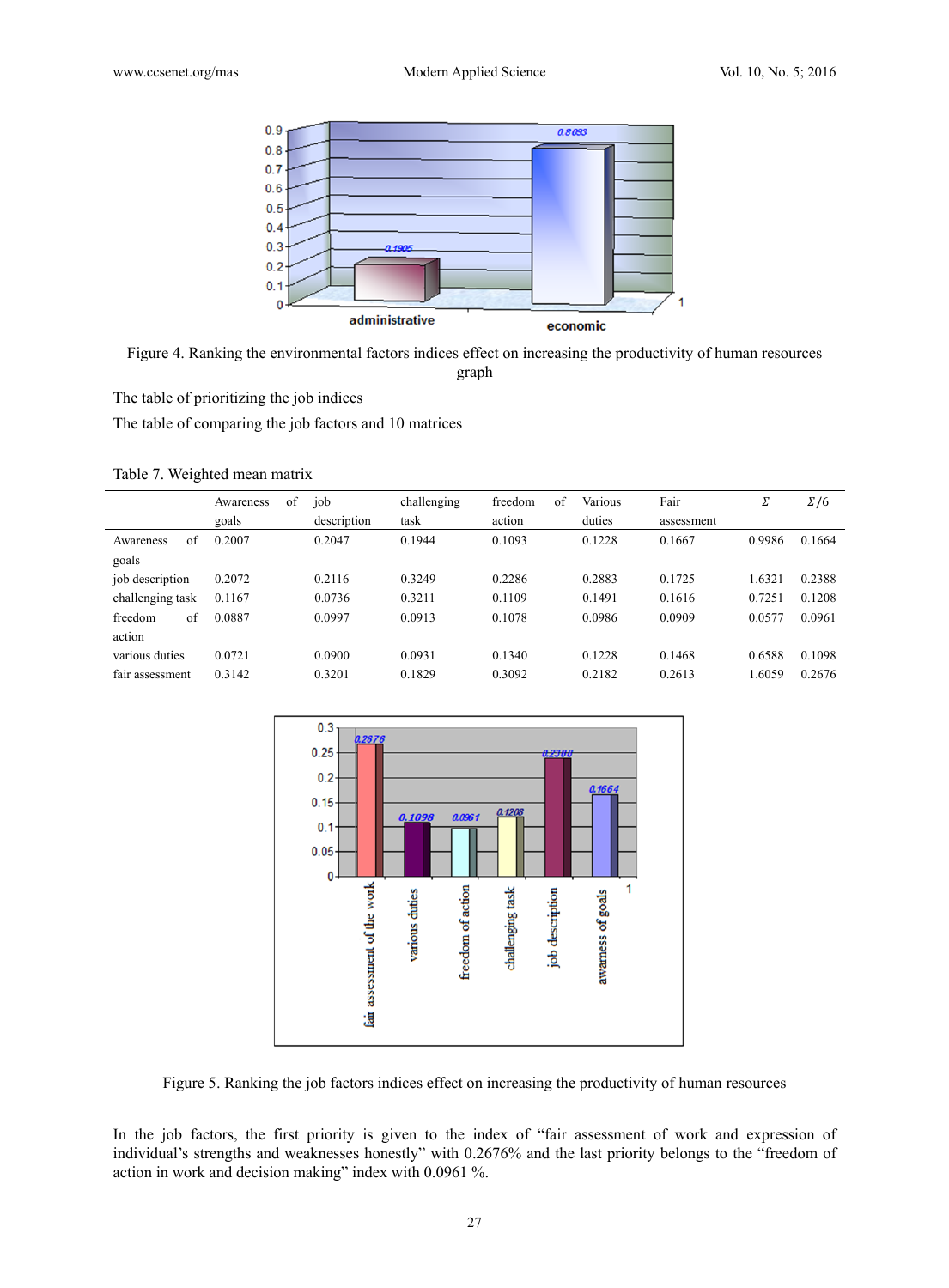Examining the research hypotheses

Hypothesis 1: organizational factors have the first priority in the productivity of human resources Hypothesis 2: individual factors have the second priority in the productivity of human resources Hypothesis 3: job factors have the third priority in productivity of human resources Hypothesis 4: environmental factors have the fourth priority in productivity of human resources The table of prioritizing the effective factors on increasing the productivity of human resources The table of comparing the four factors of the productivity

| factors        | individual | iob    | environmental | organizational |        | $\Sigma/6$ |
|----------------|------------|--------|---------------|----------------|--------|------------|
| Individual     | 0.5123     | 0.4810 | 0.3483        | 0.5123         | 1.8853 | 0.47       |
| Job            | 0.1426     | 0.1610 | 0.3573        | 0.1426         | 0.7567 | 0.18       |
| Environmental  | 0.1744     | 0.0534 | 0.1187        | 0.1744         | 0.5256 | 0.13       |
| organizational | 0.1705     | 0.3044 | 0.1754        | 0.1705         | 0.8316 | 0.20       |

Table 8. Weighted values of the four factors

According to the results of the comparing the criteria in the MADM model, first priority is for the individual factor with 0.47% and last priority is for environmental factor with 0.13 %. Therefore from the responders' views, prioritizing the four factors has not affected the productivity of human resources equally and the most impact is related to the individual factor and least impact is related to the environmental factors.

Hypothesis 1: organizational factors have the first priority in the productivity of human resources

Results of the table shows that the observed value of the mean organizational factor has the second priority in productivity of human resources compared with the other effective factors on productivity. Thus, the hypothesis 1 representing the priority of the organizational factor is rejected and it can't be claimed that organizational factors have the first priority in prioritizing the effective factors on productivity of human resources.

Hypothesis 2: individual factors have the second priority in productivity of human resources.

based on the average comments of the participants on the effect of individual factors and results of the prioritizing available in the table 8, individual factors have the first priority. Thus, the hypothesis 2 of this research is rejected based on the prioritizing results.

Hypothesis 3: job factors have the third priority in productivity of human resources

results of the table indicates that based on the average score of the participants on the level of job factors effect on increasing the productivity of human resources, this factor is in the third priority in ranking and this hypothesis is accepted**.** 

Hypothesis 4: environmental factors have the fourth priority in productivity of human resources

Environmental factors have the fourth priority based on the results of mean comments of the participants on the effect of environmental factors and this hypothesis is accepted.



Figure 6. Ranking of four factors in increasing the productivity of human resources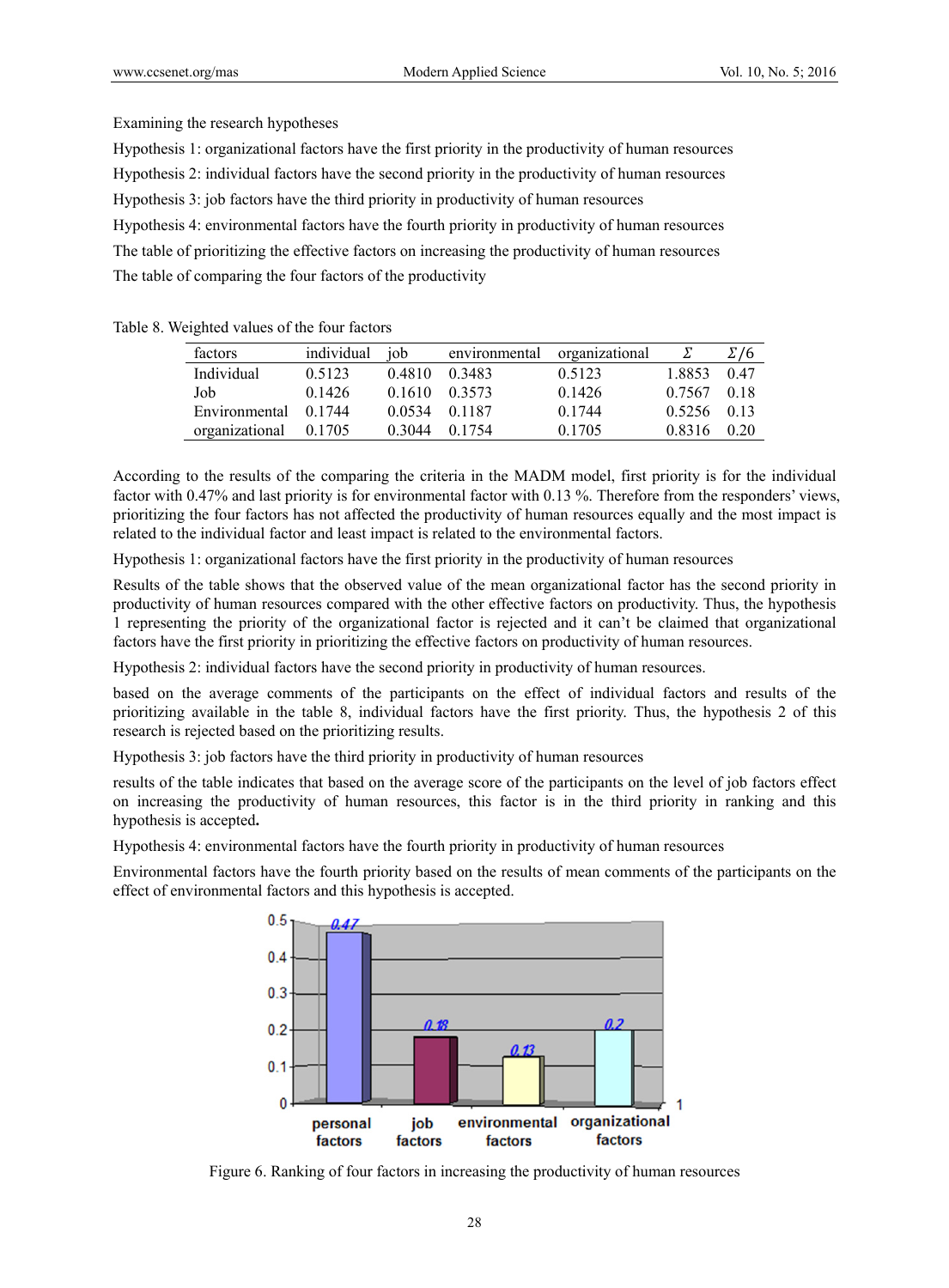# **4. Conclusion**

The following results are extracted based on the analyses of this research data:

All four mentioned factors (individual, environmental, job and organizational factors) influence the productivity of human resources. evaluation of the obtained results indicate that participants know the individual factors including respect to the personality, the level of experience and skills, educational degrees are the most important factor in increasing the productivity of human resources based on the multi attitude decision making model and paired comparison and it can be concluded that this factor plays great role in productivity of human resources. Moreover, organizational factors including presence of competent managers who can provide an environment for progress, selection based on reward and educations related to the job, availability of fairly reward system and so have significant role in productivity of human resources.

Using statistical method as MADM method in prioritizing the four effective factors on increasing the productivity is with high accuracy since factors were compared in pairs using pairwise comparison. This model prioritizes the factors different from other studies. Thus, achieved results can't be compared with the results of other studies.

Prioritizing the subset of individual factors based on the importance degree

| 10 n<br>IESI. |  |
|---------------|--|
|               |  |

- 1 Educational degrees
- 2 Respect to your personality in workplace
- 3 The level of experience and skills associated with the job
- 4 Gaining the career success
- 5 The possibility of career progress
- 6 Your attitude toward the job and organization

Prioritizing the subset of job factors based on the importance degree

**Ouestion** 

- 1 Economic status of the country (inflation, unemployment)
- 2 Administrative status of the country (overall management style in the country)

Prioritizing the subset of organizational factors based on the importance degree

|          | Question                                                                             |
|----------|--------------------------------------------------------------------------------------|
|          | Selection of personnel based on the competence principle                             |
| 2        | Availability of fair salary and wage system based on the competence and effort level |
|          | Creation of job security of selection                                                |
| 4        | Presence of efficient and competent managers in the organization                     |
|          | Trainings which can increase the technical knowledge related to your job             |
| $\sigma$ | Your participation in decision making related to your job                            |
|          | Correct and rational division of duties based on expertise                           |
| 8        | Increasing the level of responsibility                                               |
| 9        | Providing facilities and equipment required to do tasks                              |
|          |                                                                                      |

Prioritizing the subset of job factors based on the importance level

|               | Question                                                                    |
|---------------|-----------------------------------------------------------------------------|
|               | To assess your work fairly and let you know your weaknesses and strengths   |
| $\mathcal{L}$ | Availability of clear job description                                       |
| 3             | Awareness of career goals and duties and understanding their importance     |
| 4             | Challenging works (works which doesn't have same trend)                     |
|               | Diverse and widespread job duties                                           |
| 6.            | To have freedom of action in work and decisions makings related to your job |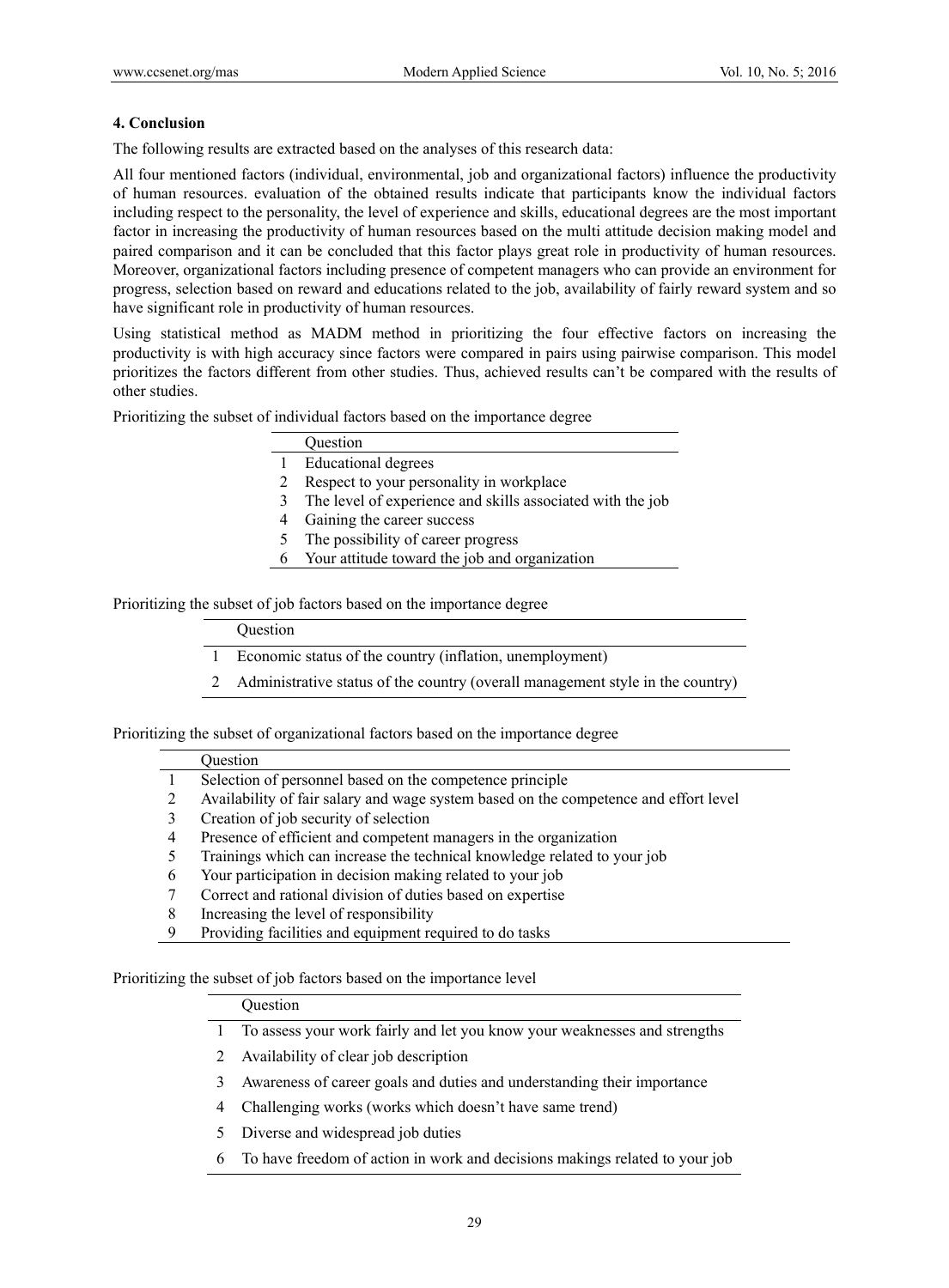#### **5. Recommendations**

- 1. Results show that from the view of participants, the individual factors are important in increasing the productivity of human resources. Hence, it is critical to make decisions on selection and appointment of staff based on competent and to determine standard conditions for qualifying different jobs according to the essential competencies for each job considering the indices and sub-criteria of this factor.
- 2. Since the organizational factors have significant role in productivity of human resources, it is necessary to pay attention to the employment, salary, training and development, improvement of human resources policies and to emphasis on selection of managers based on competencies.
- 3. Results show the job factors including awareness of objectives and job duties and understanding their importance, the feeling of having an important job, having freedom of action in decision making and doing tasks, taking advantage of all your skills and knowledge, diverse and extensive job duties and awareness of goals and job duties and understanding the importance have most influence on increasing the productivity of human resources. Moreover, participants believe that if they have clear understanding of main goals and know how to do their tasks, they will be more responsible in the workplace. It is recommended to make aware the managers and staff of long-term, short term and mid-term goals and organizational and environmental preferences through adoption of appropriate partnership and involving them in decision making. Justifying trainings can be useful in this regard.
- 4. Considering that environmental factors includes social status such as (population growth rate, sanitary …), economic condition (inflation, unemployment …), political status (political stability) and administrative status (management style in the whole country), it is recommended to take into account the external and environmental factors of the organization in addition to the internal factors of the organization. It means to increase the negative effect of external factors by adopting appropriate decisions and taking necessary measures in the workplace.
- 5. Since all four mentioned factors (individual, environmental, job and organizational factors) influence the productivity of human resources, managers and staff should not just rely on one factor, instead they should consider all variables and balance the decisions and necessary policies through proper recognition of the impact and importance of each group of factors.

#### **References**

Azar, A., & Rajabzadeh, A. (2008). Applied decision making, MADM approach, Negah danesh press, Tehran.

- BazazJazayeri, S. A. (1994). Staff training as an identified necessity in administrative and industrial organs, *Scientific-Applied Journal of Governmental Management,* 26-17.
- Best, J. W. (1987). Research methods in behavioral and educative sciences (Hassan Pasha Sharifi & Narges Taleqani trans.), Tehran, Roshd press.
- Göbel, C., & Zwick, T. (2013). Are personnel measures effective in increasing productivity of old workers? *Labour Economics, 22*, 80-93.
- Jaskiewicz, W., & Tulenko, K. (2012). Increasing community health worker productivity and effectiveness: a review of the influence of the work environment. *Hum Resour Health, 10*(1), 38.
- Khaki, G. R. (2009). Productivity management, Koohsar press, Tehran.
- Lothans, F. (1993). Organizational behavior, (Sarmadi trans.), Banking Institute press, Tehran.
- Paul, H., & Kentich, B. (1994). Management of organizational behavior (Qasem Kabiri trans), Jahad Daneshgahi press, Tehran.
- Poyan, S. A., & Masoumi, M. (2009). Establishment of productivity cycle, 7th Conference on Quality & productivity.
- Rezaeean, A. (1994). Tehran University press.
- Richard, A., Johnson., Gouri, K., & Bhatta, C. (2003). (Fatah Mikaeeli trans), Arkan press, Tehran. June 2014
- Sarmad, Z., Bazargan, A., & Hejazi, E. (1997). Research methods in behavioral science, Agah press, Tehran.
- Shavelson, R. (2006). Statistical reasoning in behavioral sciences, (Ali Kiamanesh trans.), Tehran Jahad Daneshgahi, 2.
- Taheri, S. (2001). Productivity and its analysis in organizations, Havaye Tazeh press, Tehran.